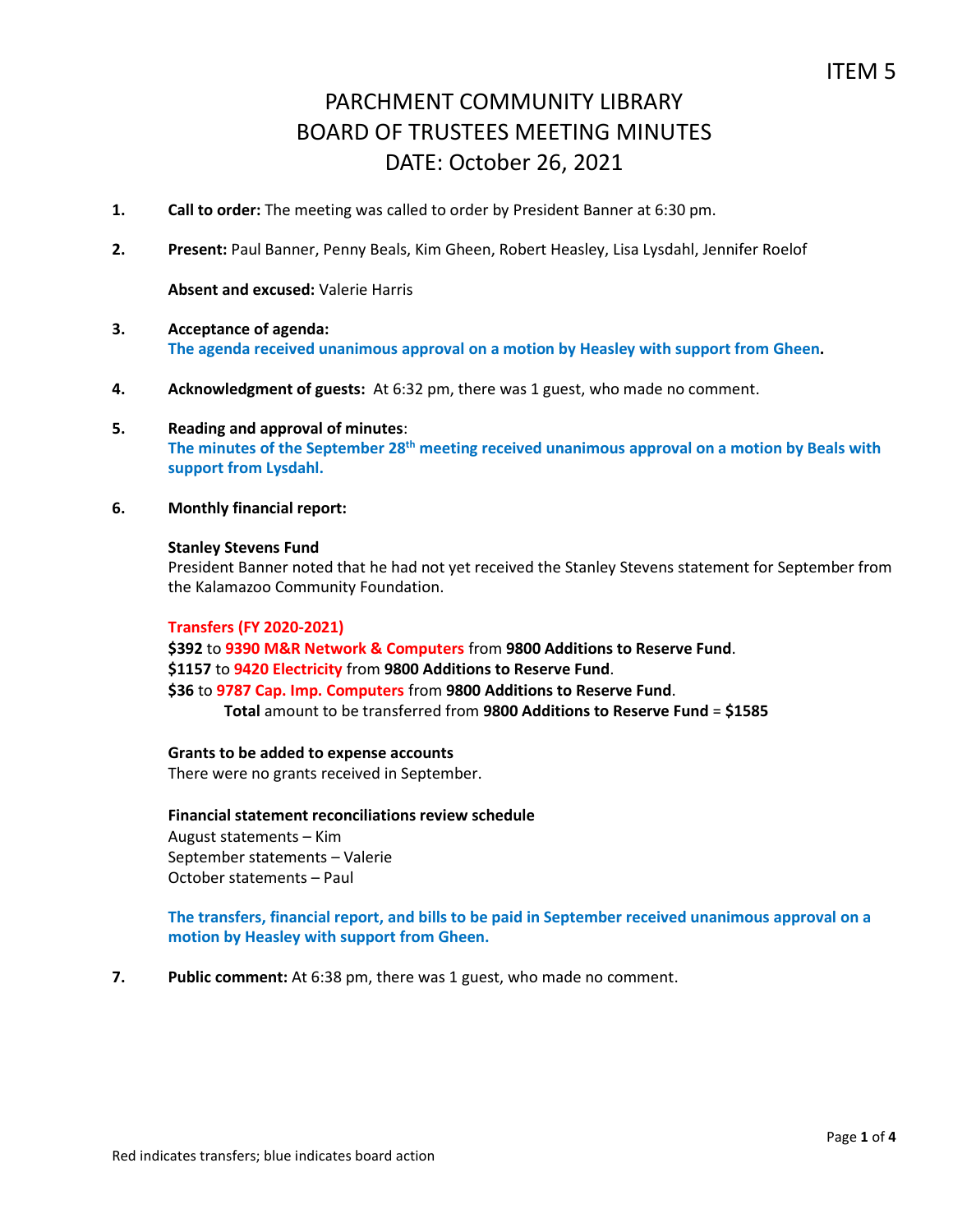**8. Monthly Director's report:** Stannard presented the report.

### **Programs**

#### **Current events**:

- **Storytimes in November**. Mrs. B will host in-person storytimes on Wednesdays and Thursdays at 10:00 am. She also has [Storytime-to-Go on the Kids page.](https://www.parchmentlibrary.org/storytimes-programs)
- **Lobby Display Case Exhibit:** Objects relating to the lives of Michigan copper miners. Guest Curator: Theresa Payne, Kalamazoo Geological & Mineral Society. Exhibit on display October 1– 30.

#### **Past events**:

- **Parchment Update.** All interviews are [posted weekly on the library's website](https://www.parchmentlibrary.org/parchment-update). Recent interviews include Fire Prevention Month (Fire Marshall Todd Kowalski); Kalamazoo County ID Program (Peyton Jorgensen); Stories Behind the Lobby Exhibit (Theresa Payne); and PUMC Halloween Warming Station (Rev. Thomas Davenport)
- **Multi-Site Health Study Drop-In Q&A.** MDHHS team members on site to answer questions on October 2 (Attendance: 1) and October 18 (Attendance: 0)
- **Parchment Book Group:** *The Overstory* by Richard Powers (Winner of the 2019 Pulitzer Prize for Fiction). Held on October 4. Attendance: 5.
- **Write With Wilma: Writing Workshop** on Zoom was cancelled due to low registration numbers. (3 registered, needed a minimum of 5.)
- **Mystery Book Club:** *Murder at the Vicarage* by Agatha Christie. Held on October 18. Attendance: 3.
- **How to Participate in NaNoWriMo (National Novel Writing Month)** with Catherine Conners. Held on Zoom on October 19. Attendance: 4. Posted online on Past Events page.

### **Coming Events**

- **Michigan's Haunted Lighthouses** with Dianna Stampfler. October 28, 7:00 p.m.
- **Lobby Display Case Exhibit:** Chinese Antiques. Guest Curator: Norma Clack. On display November 1–30.
- **Parchment Update:** Parchment Veterans Memorial (Rob Heasley) to be posted November 1; Parchment Schools (Supt. Jason Misner) to be posted November 8.
- **Parchment Book Group:** *The Dutch House: A Novel* by Ann Patchett. November 1, 6:00 p.m.
- **Kalamazoo County ID Mobile Unit Event.** November 9, 2:00–6:00 p.m.
- **Friends of the Library Book Sale.** November 13, 9:00 a.m.–1:00 p.m.
- **Mystery Book Club:** *Death by Pumpkin Spice* by Alex Erickson. November 15, 4:00 p.m.
- **Parchment Action Team** is planning a Parchment Day event on May 21, 2022. Ideas include an ice cream social in the park (with all area organizations that need volunteers to be present with informational booths), tours of some local businesses, information about all local businesses and organizations. Next planning session is November 16 at 6:30 pm.
- **Holiday Chocolate and Parchment Wassailing**. Dec. 1, 6:00-8:00 pm.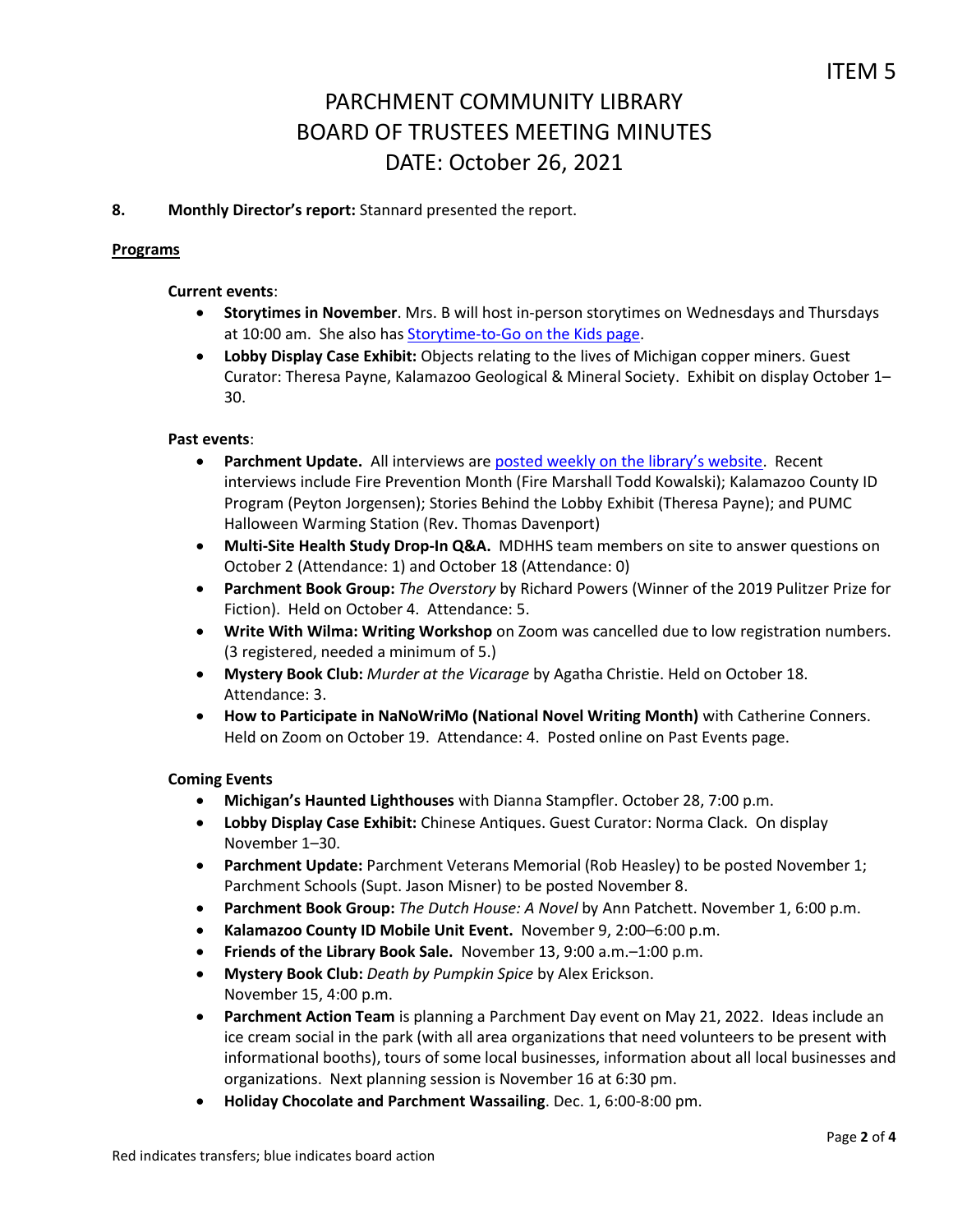- **Parchment Book Group**: *The World According to Fannie Davis: My Mother's Life in the Detroit Numbers* by Bridgett M. Davis (A 2020 Michigan Notable Book). December 6, 6:00 p.m.
- **Holiday Craft Workshop** (for adults) December 9, 6:00 p.m.
- **Mystery Book Club:** Choose one of five holiday-themed mysteries. December 20, 4:00 p.m.
- **Great Michigan Read Launch Party.** *The Women of the Copper Country* by Mary Doria Russell. Open House, January 10, 4:00–6:00 p.m.

### **New landscaping installed September 30 – October 12**

Trees were removed September 30 and the stumps removed on October 6. The new landscaping and trees were installed by Stap Brothers October 7 – 12.

### **New front doors installed on October 8**

Bommerscheim Windows & Doors installed the new front doors on October 8 and installed the final trim on October 12. They also re-keyed the back door to match.

### **Sewage ejector pump inspected on October 8**

The alarm for our sewage ejector pump was triggered once a week for three weeks, although no problem was evident. After the third alarm Great Lakes Plumbing, who installed the system, inspected the pump. They said the pump was fine, but they re-set the system controls. The alarm triggered on October 23<sup>rd</sup>, and Stannard has asked them to inspect the system again.

#### **Electrical work October 12 – 13**

Esper Electric replaced all the bulbs in the external soffit, added a new outlet in the Director's office (as required by MiOSHA), added a light in the closet of the Director's office, and repaired an outlet.

### **Circulation Desk project**

The new circulation desk is expected to be installed in November.

### **9. Monthly Statistical report**

Stannard presented the report.

#### **10. Communications**

There were no communications.

### **11. COVID update [Strategic Planning - tabled]**

Stannard presented the update.

### **Library hours**

Stannard will not change the hours until after the holidays; no sooner than January 3, 2022.

### **Proposed expanded hours:**

 9:00-7:00 Mon, Tue, Wed 9:00-5:00 Thu, Fri 9:00-1:00 Sat